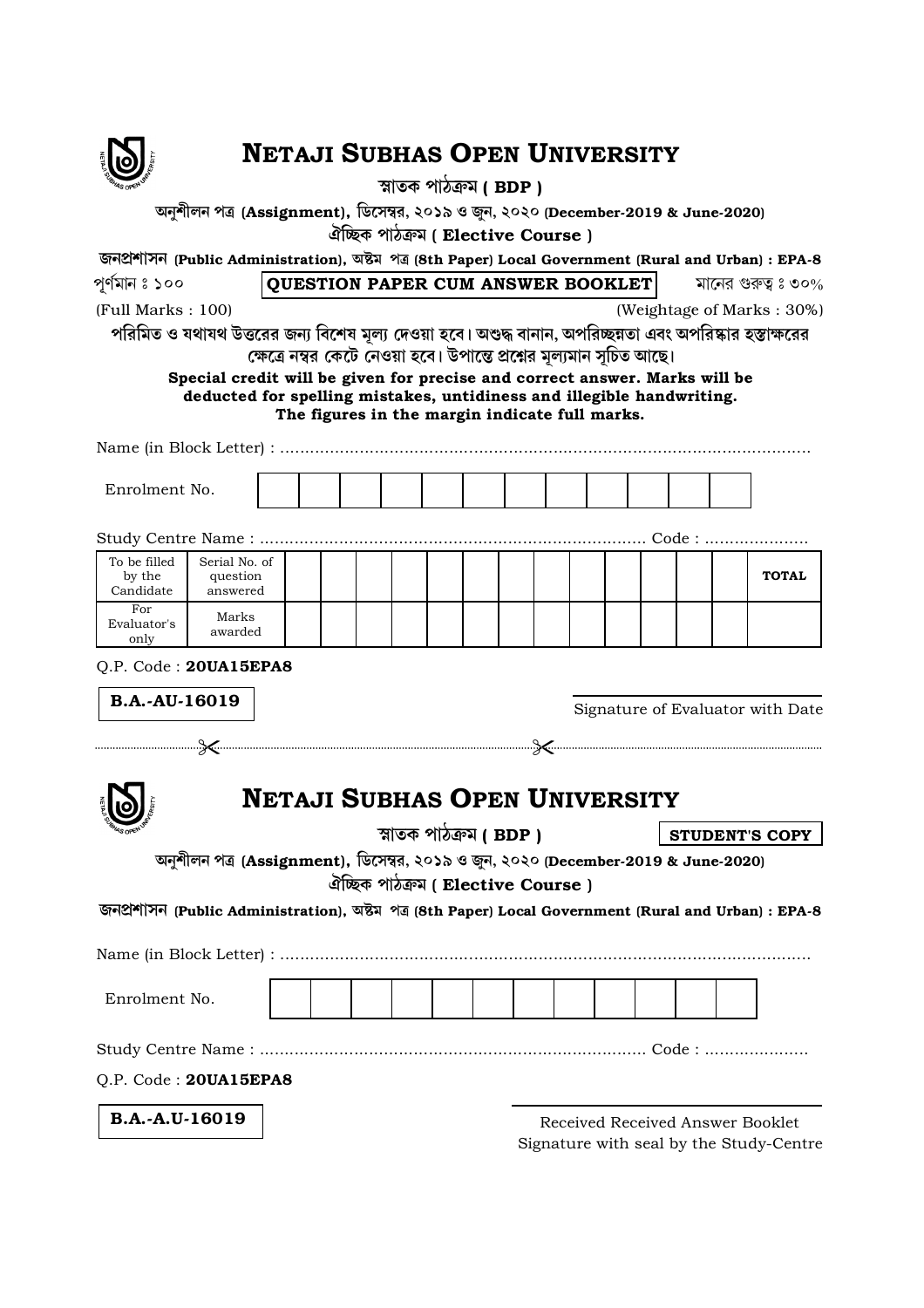

#### জৰুৱী নিৰ্দেশ / IMPORTANT INSTRUCTION

আগামী শিক্ষাবৰ্ষান্ত পরীক্ষায় ( T.E. Exam.) নতুন ব্যবস্থা অর্থাৎ প্রশ্নসহ উত্তর পুস্তিকা (QPAB) প্রবর্তন করা হবে। এই নতুন ব্যবস্থার সাথে পরীক্ষার্থীদের অভ্যস্ত করার জন্য বর্তমান অনুশীলন পত্রে প্রতিটি প্রশ্নের নির্দেশ অনুযায়ী নির্দিষ্ট  $\overline{v}$ ষানেই উত্তর দিতে হবে।

**New system** *i.e.* **Question Paper Cum Answer Booklet (QPAB) will be introduced in the coming Term End Examination. To get the candidates acquainted with the new system, now assignment answer is to be given in the specific space according to the instructions.**

### Detail schedule for submission of assignment for the BDP term End Examination December-2019 & June 2020

| 1. | Date of Publication                                                                                                                                                                                                                                                                                                                                                                                                                                                                                                                                                                                                        | : 14/02/2020 |
|----|----------------------------------------------------------------------------------------------------------------------------------------------------------------------------------------------------------------------------------------------------------------------------------------------------------------------------------------------------------------------------------------------------------------------------------------------------------------------------------------------------------------------------------------------------------------------------------------------------------------------------|--------------|
| 2. | Last date of Submission of answer script by the student to the study<br>centre                                                                                                                                                                                                                                                                                                                                                                                                                                                                                                                                             | : 07/03/2020 |
| 3. | Last date of Submission of marks by the examiner to the study centre                                                                                                                                                                                                                                                                                                                                                                                                                                                                                                                                                       | : 08/04/2020 |
| 4. | Date of evaluated answer scripts distribution by the study centre to<br>the students (Students are advised to check their assignment marks)<br>on the evaluated answer scripts and marks lists in the study centre<br>notice board. If there is any mismatch / any other problems of marks<br>obtained and marks in the list, the students should report to their<br>study centre Co-ordinator on spot for correction. The study centre is<br>advised to send the corrected marks, if any, to the COE office within<br>five days. No change / correction of assignment marks will be<br>accepted after the said five days. | : 18/04/2020 |
| 5. | Last date of submission of marks by the study centre to the                                                                                                                                                                                                                                                                                                                                                                                                                                                                                                                                                                |              |
|    | Department of C.O.E. on or before                                                                                                                                                                                                                                                                                                                                                                                                                                                                                                                                                                                          | : 20/04/2020 |

### $\frac{1}{2}$ খানে কিছু লিখবেন না Do Not Write Anything Here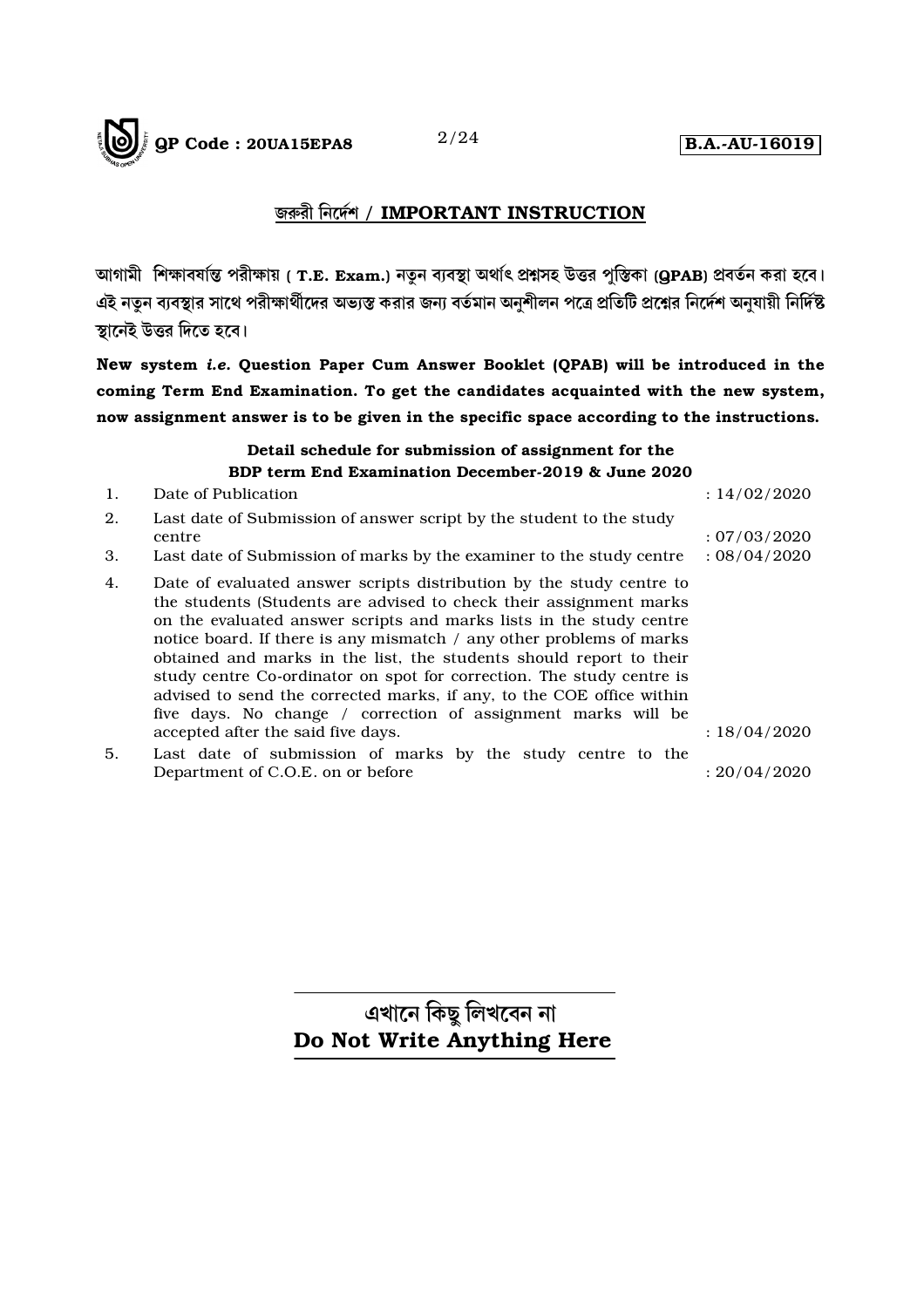

 $3/24$ 

**B.A.-AU-16019** 

 $20 \times 2 = 40$ 

যে-কোনো **দু'টি** প্রশ্নের উত্তর দিন ঃ  $1.$ 

Answer any two questions :

- স্থানীয় সরকার সম্পর্কে জন স্টুয়ার্ট মিলের ধারণা বিশ্লেষণ করন্দ।  $a)$ Analyse John Stuart Mill's ideas on Local Government.
- ভারতবর্ষে গ্রাম শাসনের ঐতিহ্য আলোচনা করুন।  $b)$

Discuss the heritage of the Rural Administration in India.

স্থানীয় রাজনীতি ও স্থানীয় সরকারের মধ্যে সম্পর্ক বিবৃত করুন।  $\mathbf{c})$ 

State the relationship between local politics and local government.

ভারতের মানবাধিকার কমিশনের গঠন ও কার্যবলি আলোচনা করুন।  $\mathbf{d}$ Discuss the composition and functions of the Human Rights Commission of India.

প্ৰথম উত্তর / First Answer :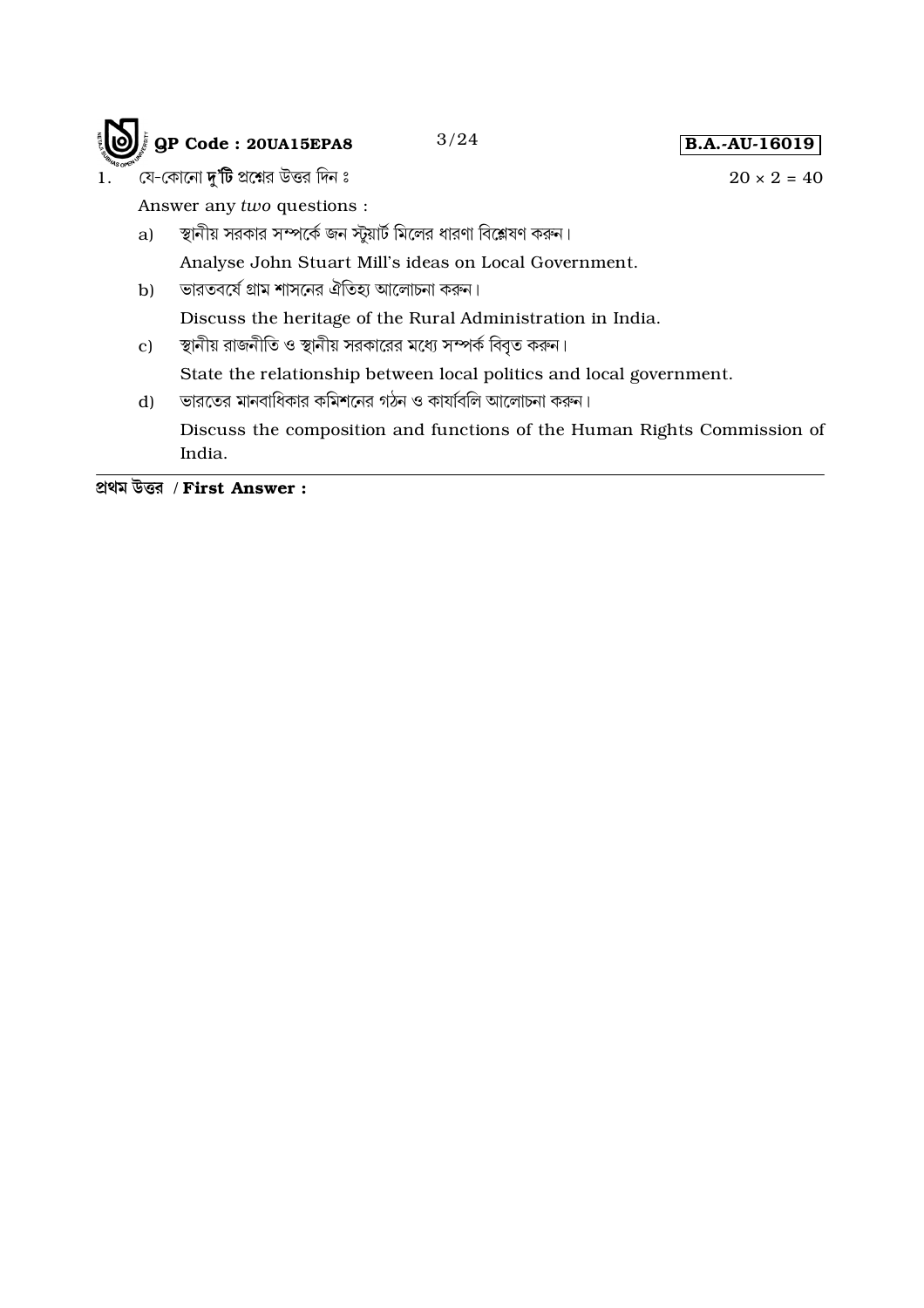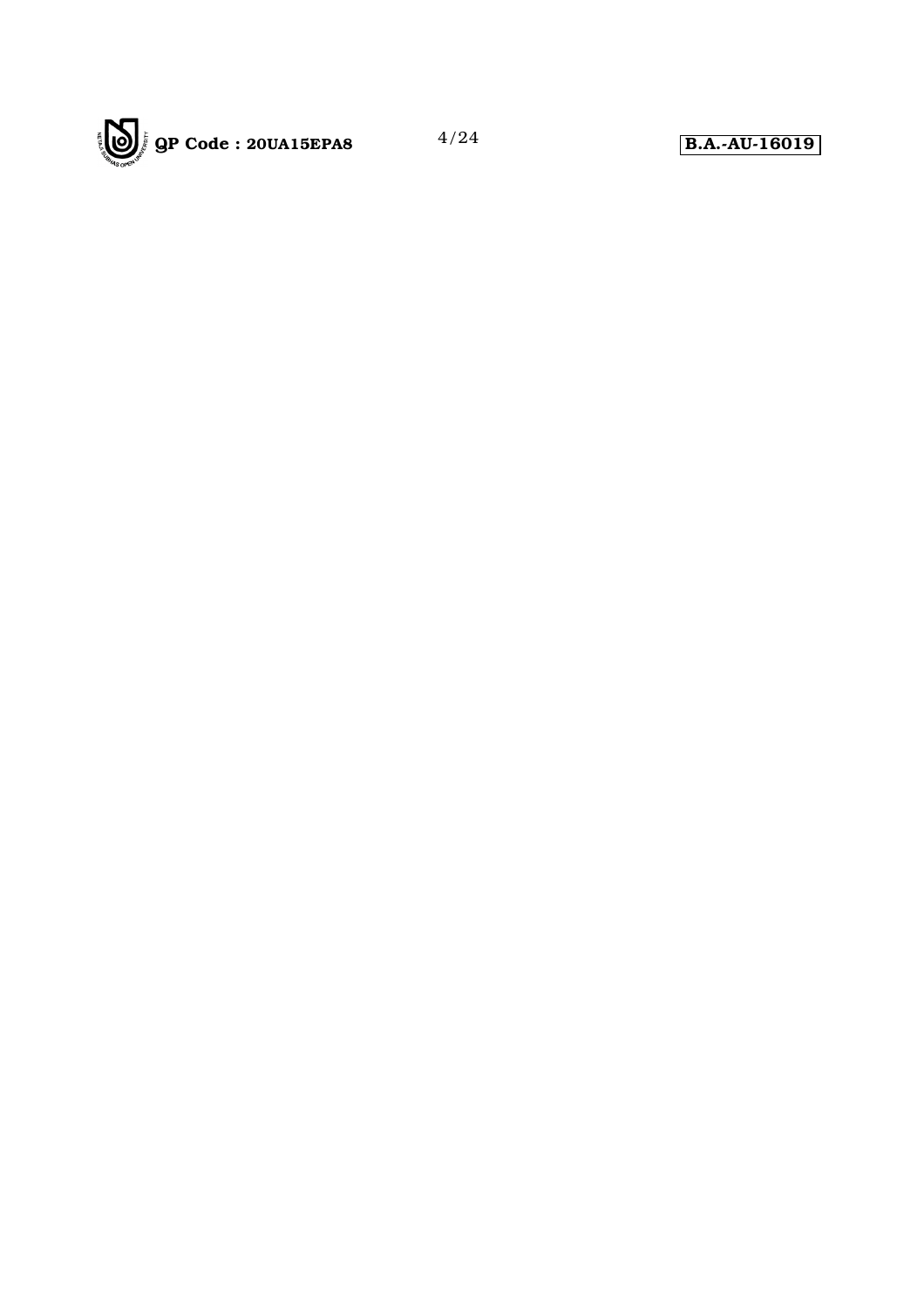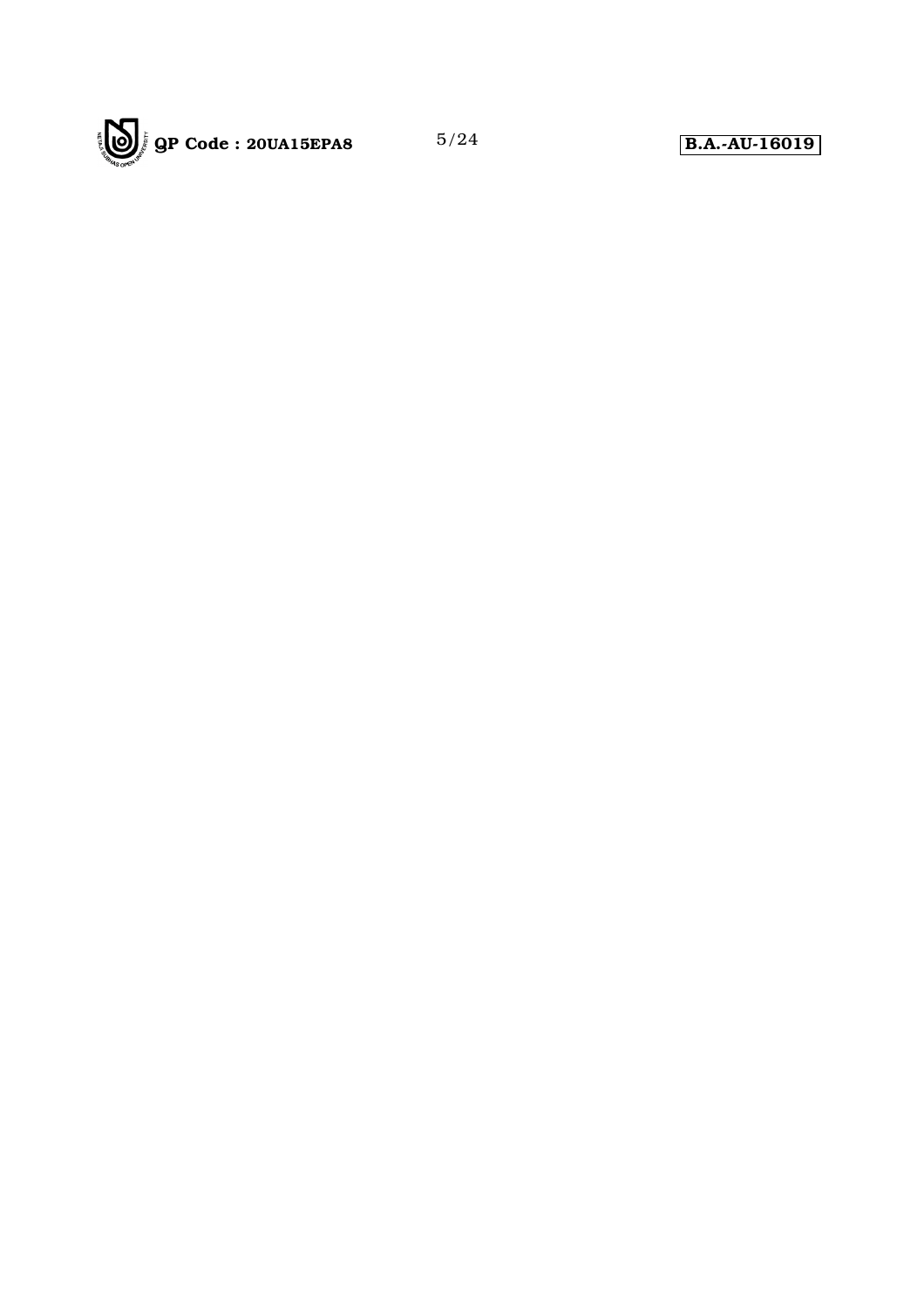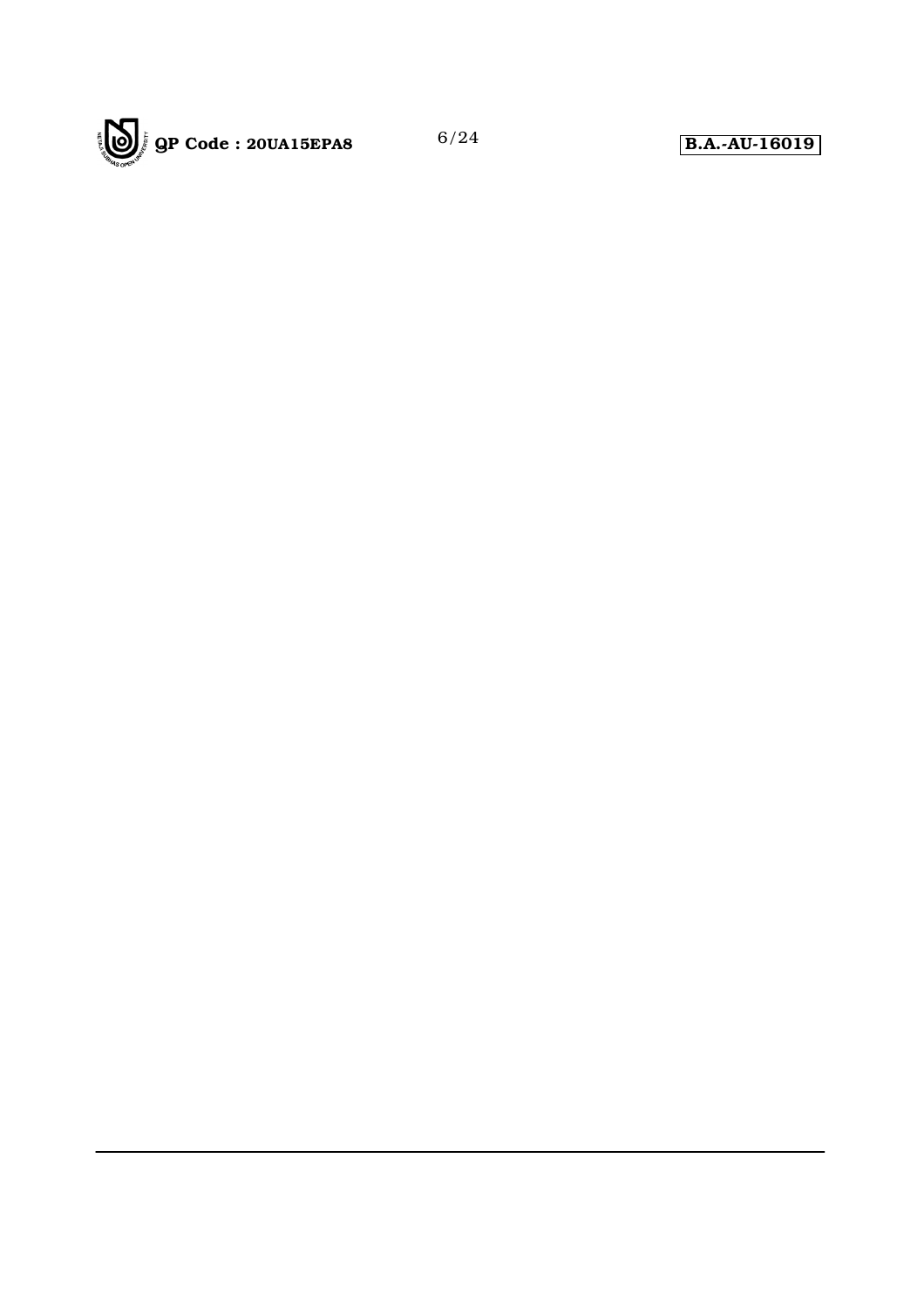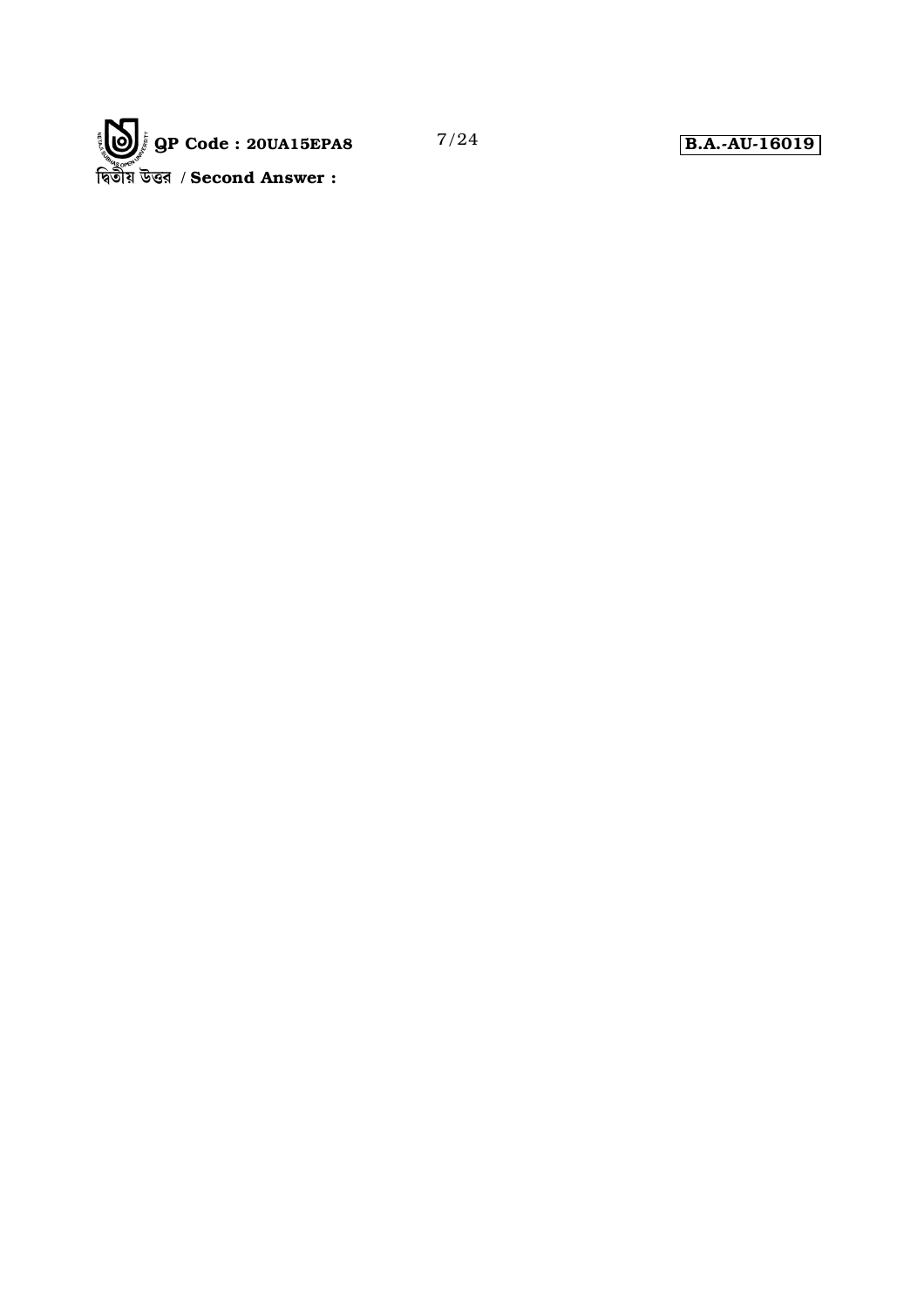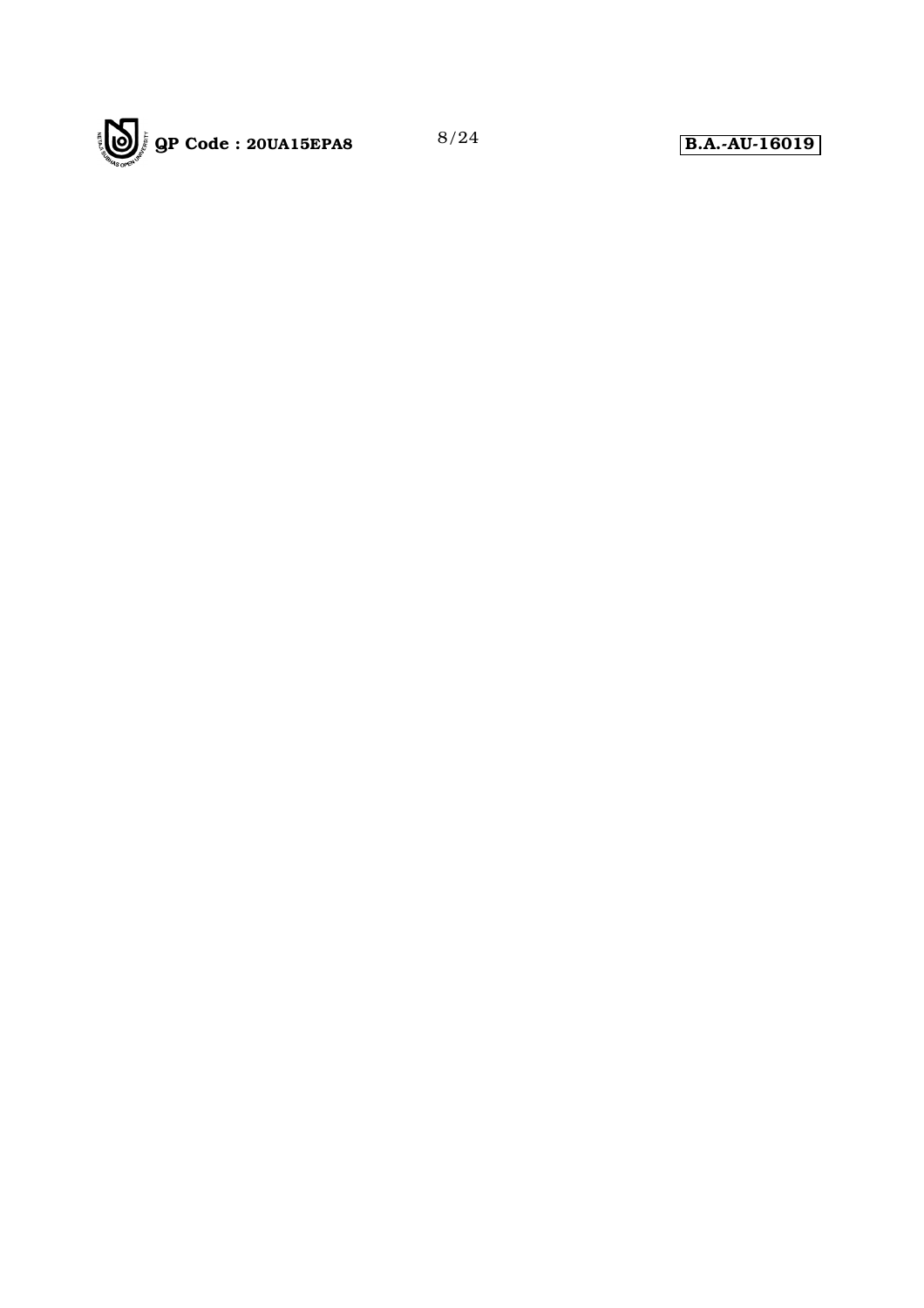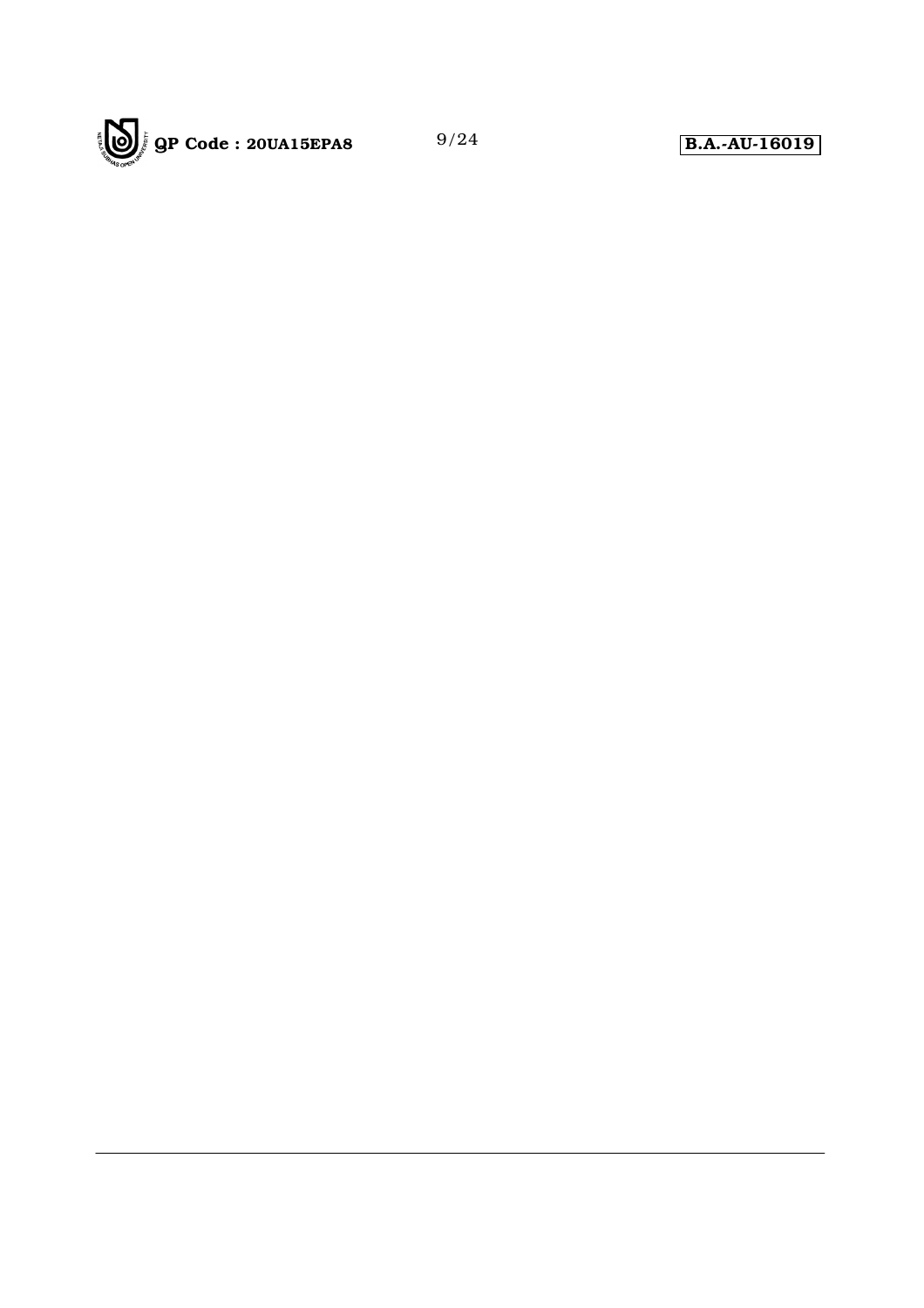$10/24$ 

**B.A.-AU-16019** 

যে-কোনো তিনটি প্রশ্নের উত্তর দিন ঃ  $\mathcal{D}_{\cdot}$ 

 $12 \times 3 = 36$ 

Answer any three questions :

QP Code: 20UA15EPA8

বলবন্ত রাই মেহতা কমিটির প্রধান সুপারিশগুলি সম্পর্কে লিখন।  $a)$ 

Write about the principal recommendations of Balwant Rai Mehta Committee.

পঞ্চাশ ও ষাটের দশকে পঞ্চায়েত সংগঠনের ব্যর্থতার কারণগুলি আলোচনা করুন।  $b)$ 

Discuss the reasons for the failure of the Panchayat organisations in the 1950s and 1960s.

স্থানীয় সরকারের সংজ্ঞা দিন এবং গণতন্ত্রে এর গুরুত্ব বর্ণনা করুন।  $\mathbf{c}$ )

Define Local Government and describe its importance in democracy.

কলকাতা পুরনিগমের মেয়র-পরিষদের কাঠামো ও কার্যাবলি বর্ণনা করুন।  $\mathbf{d}$ 

Describe the structure and functions of the Mayor-in-Council of Kolkata Municipal Corporation.

বিভিন্ন রাজ্যের পঞ্চায়েত ব্যবস্থার ওপর ৭৩ তম সংবিধান সংশোধনী আইনের কী প্রভাব পডেছে তা  $e)$ দেখান।

Show the impact of the 73rd Constitution Amendment Act on the Panchayat systems of different states.

ভারতের মানবাধিকার কমিশন গঠনের যৌক্তিকতা নির্দেশ করুন।  $\mathbf{f}$ 

Point out the rationale behind the formation of the Human Rights Commission in India.

প্ৰথম উত্তর / First Answer: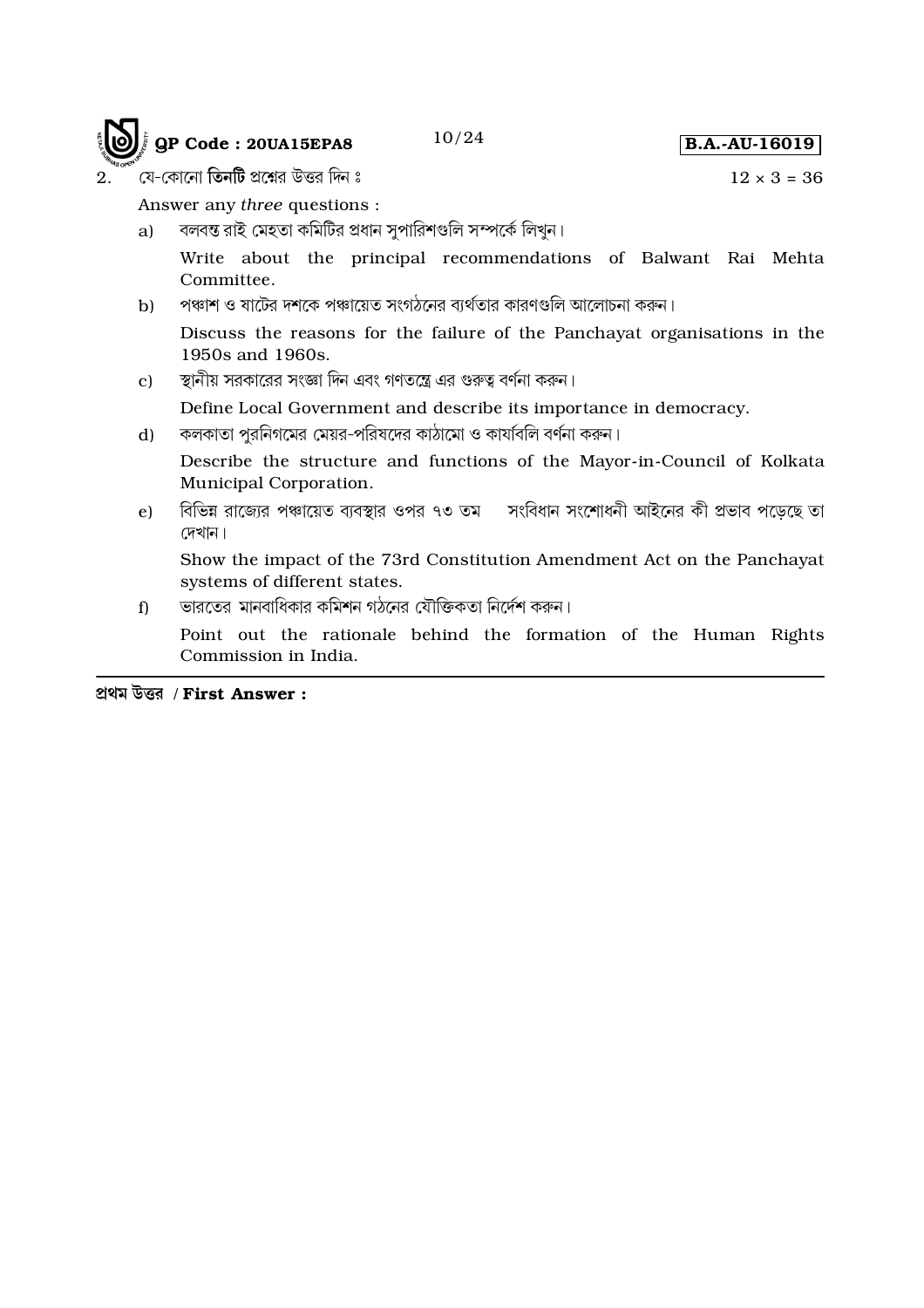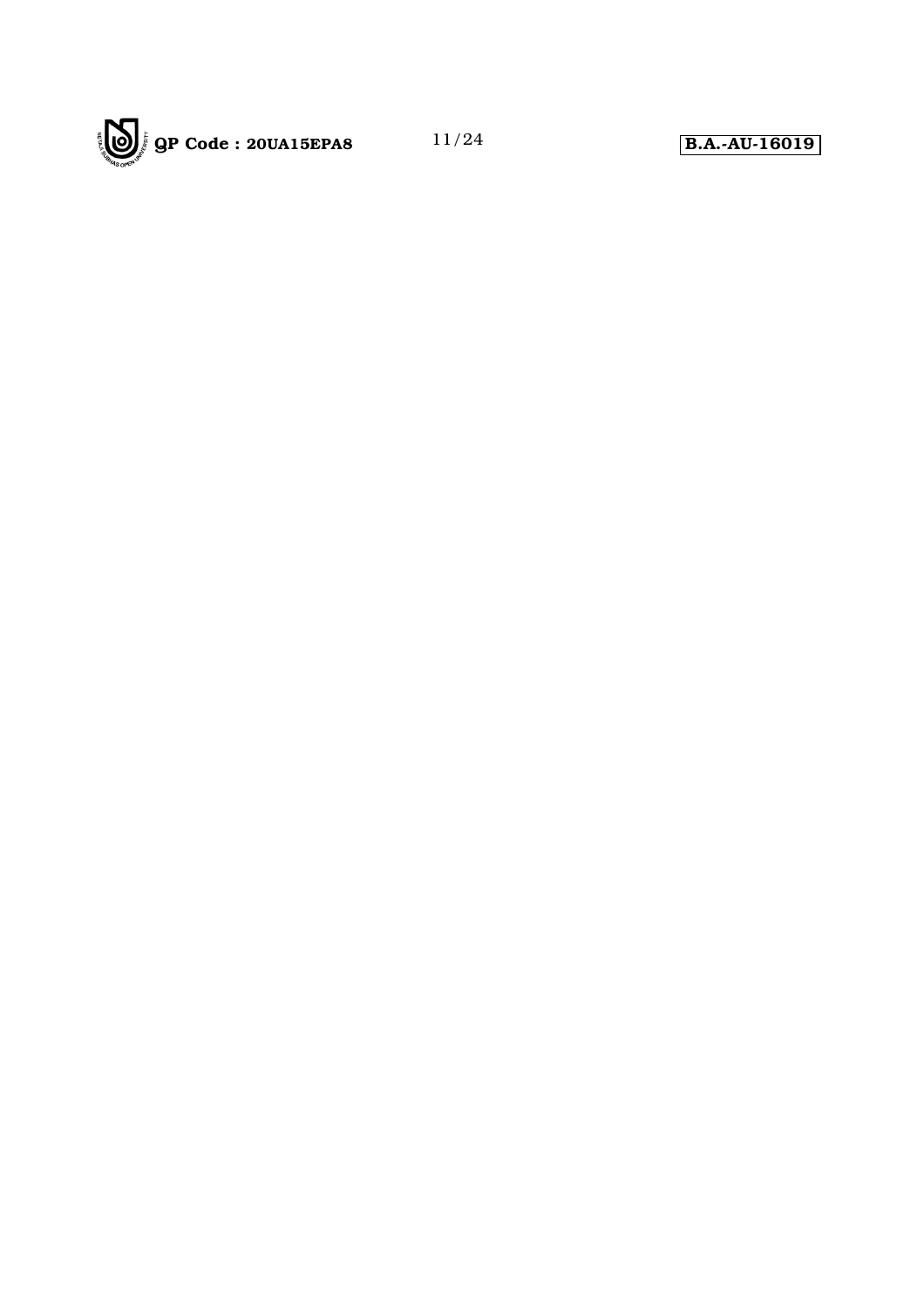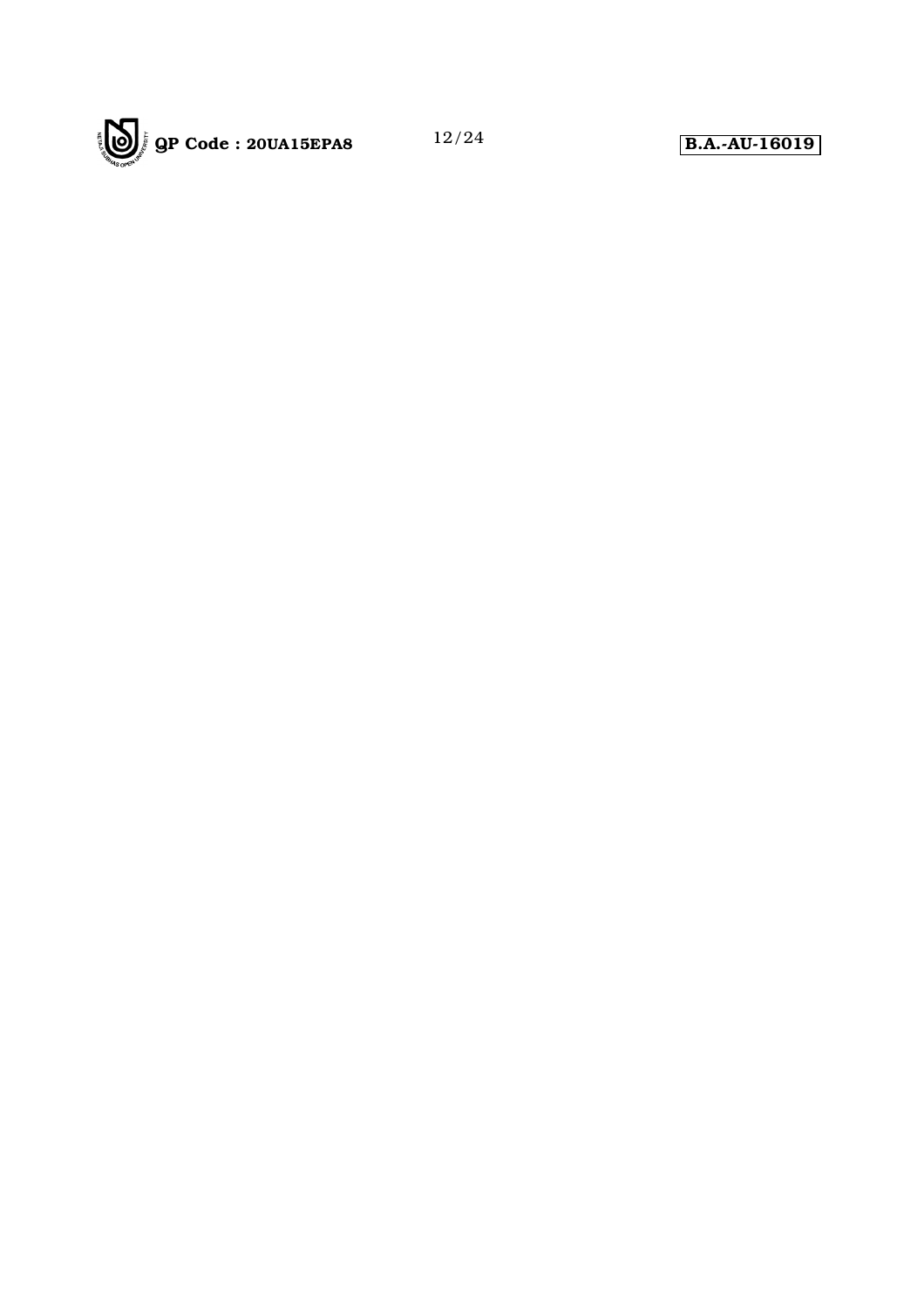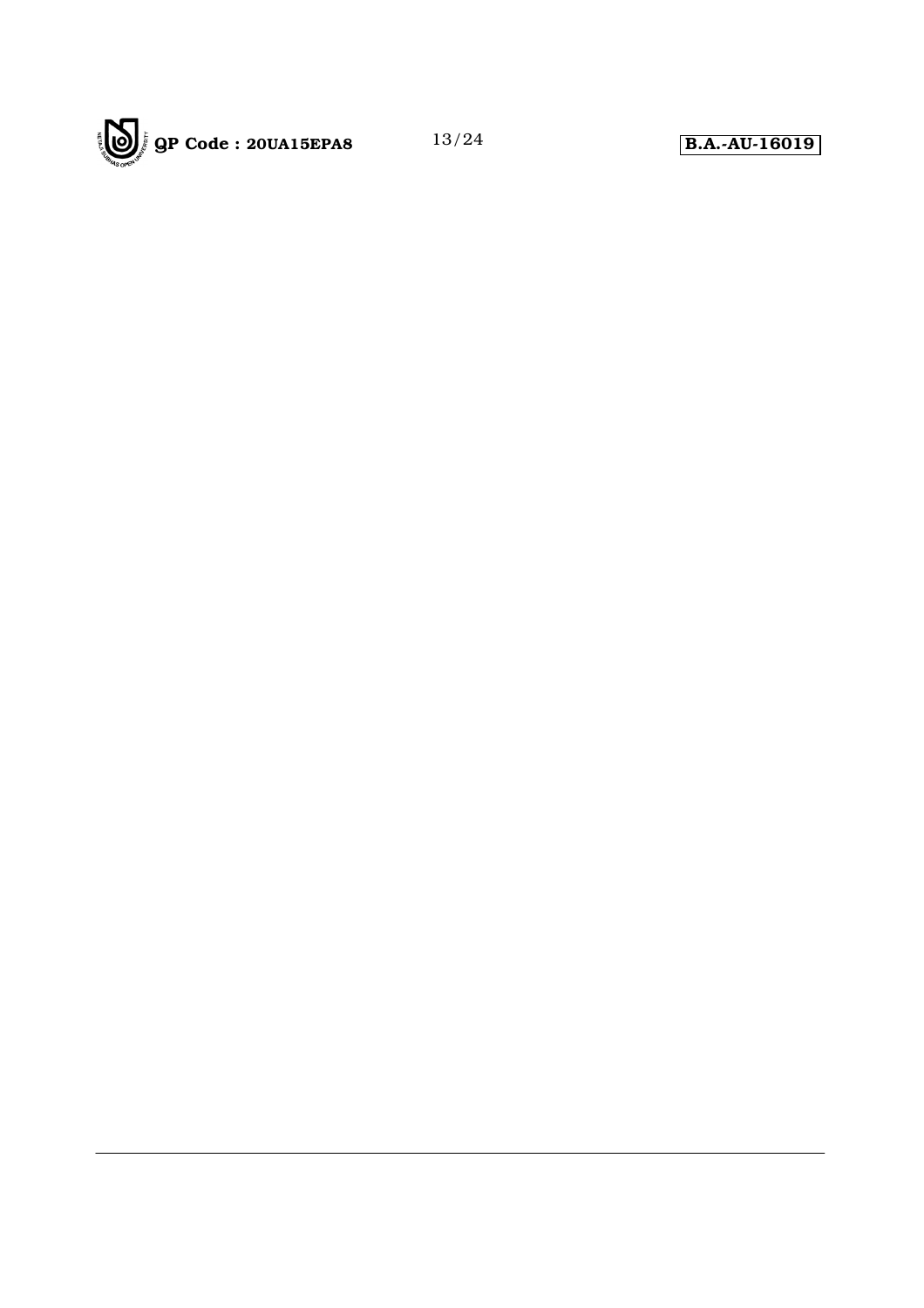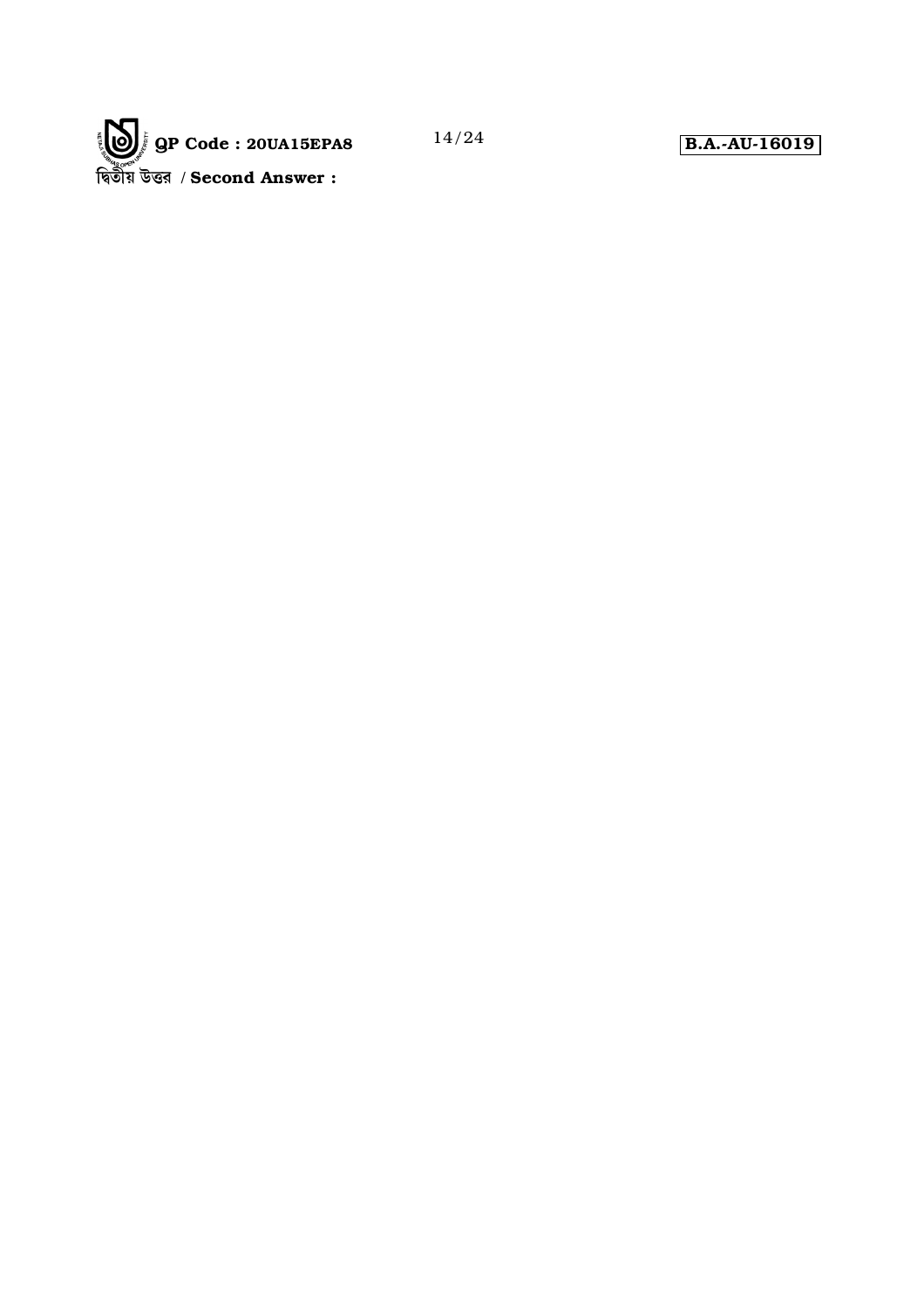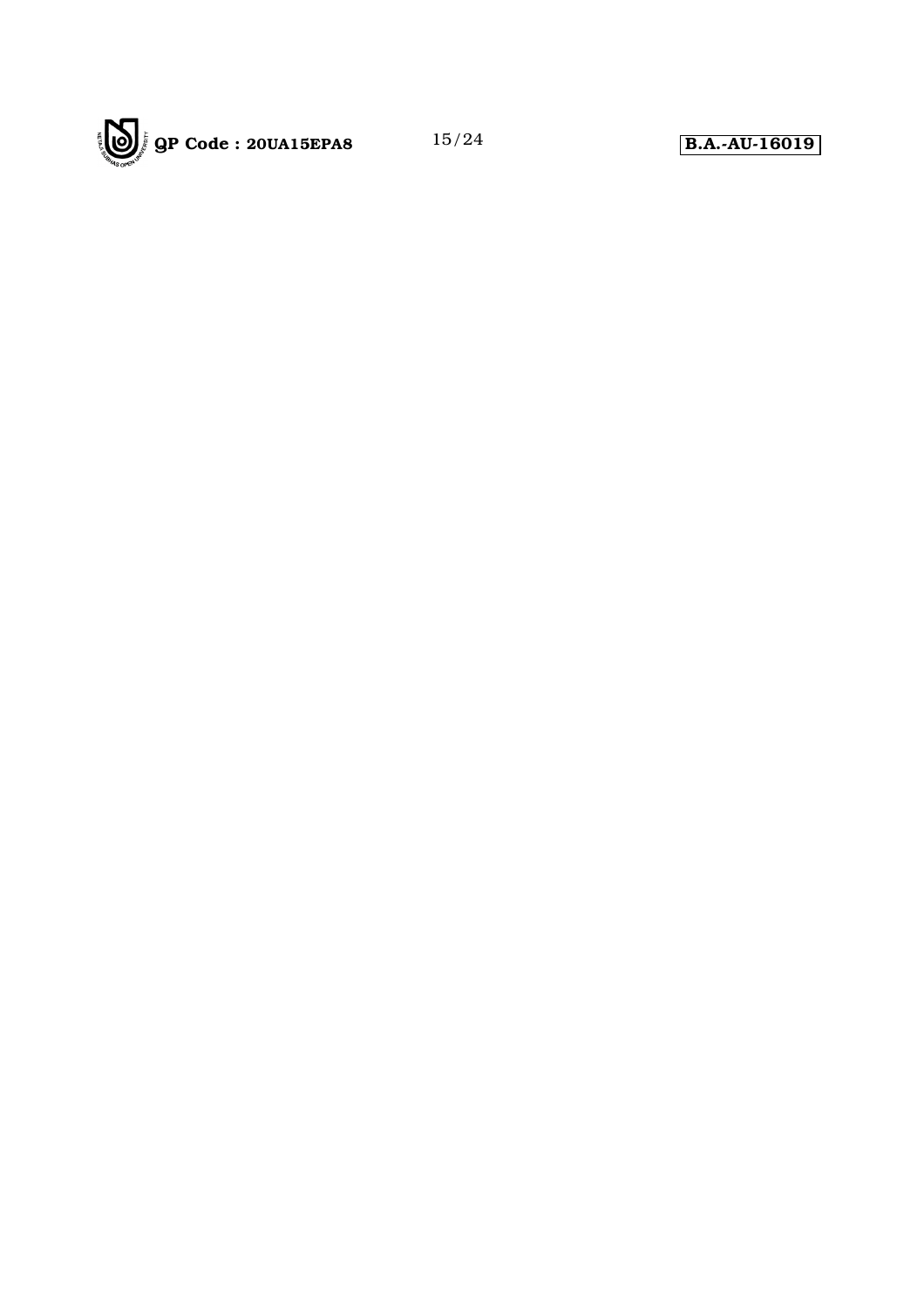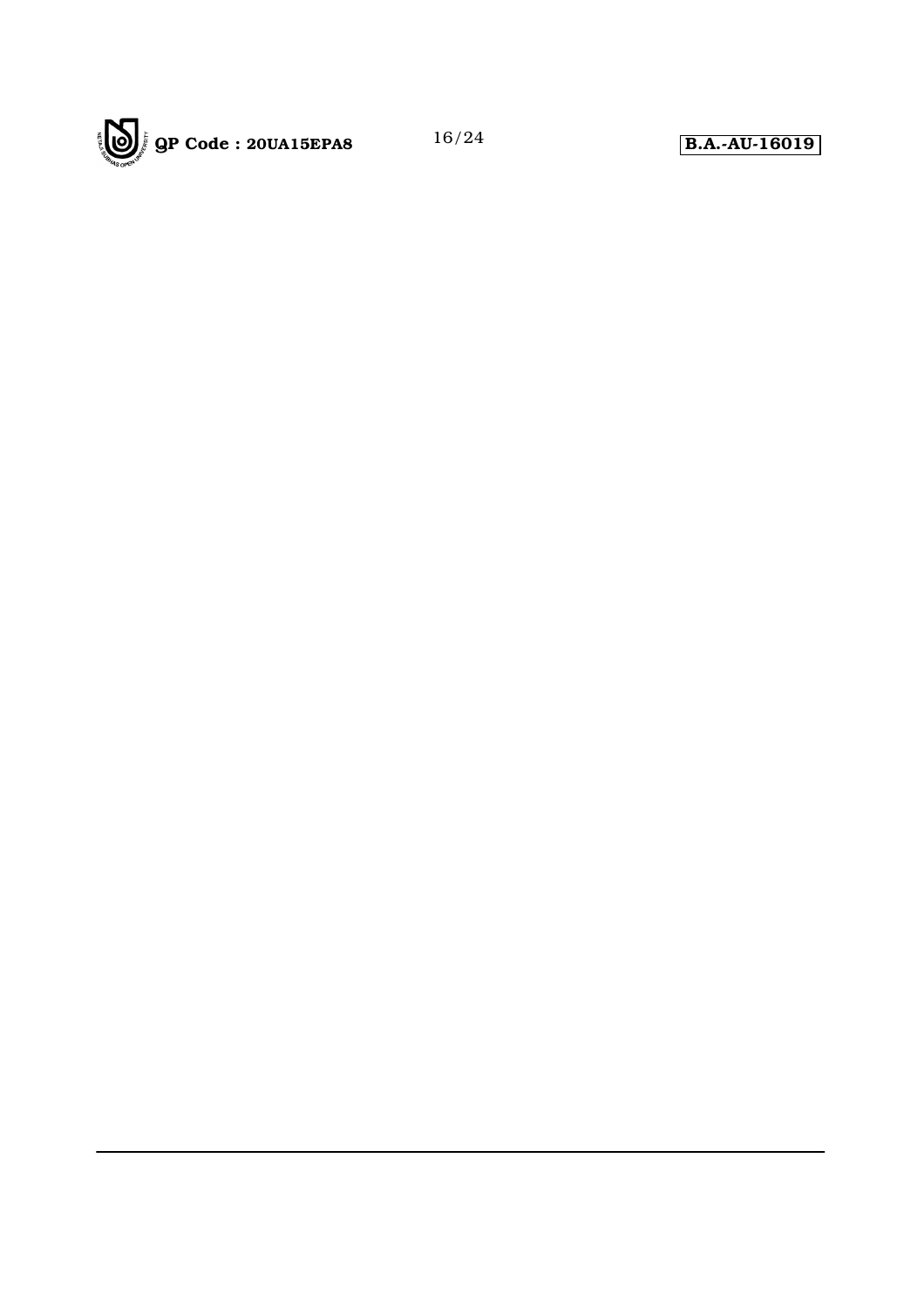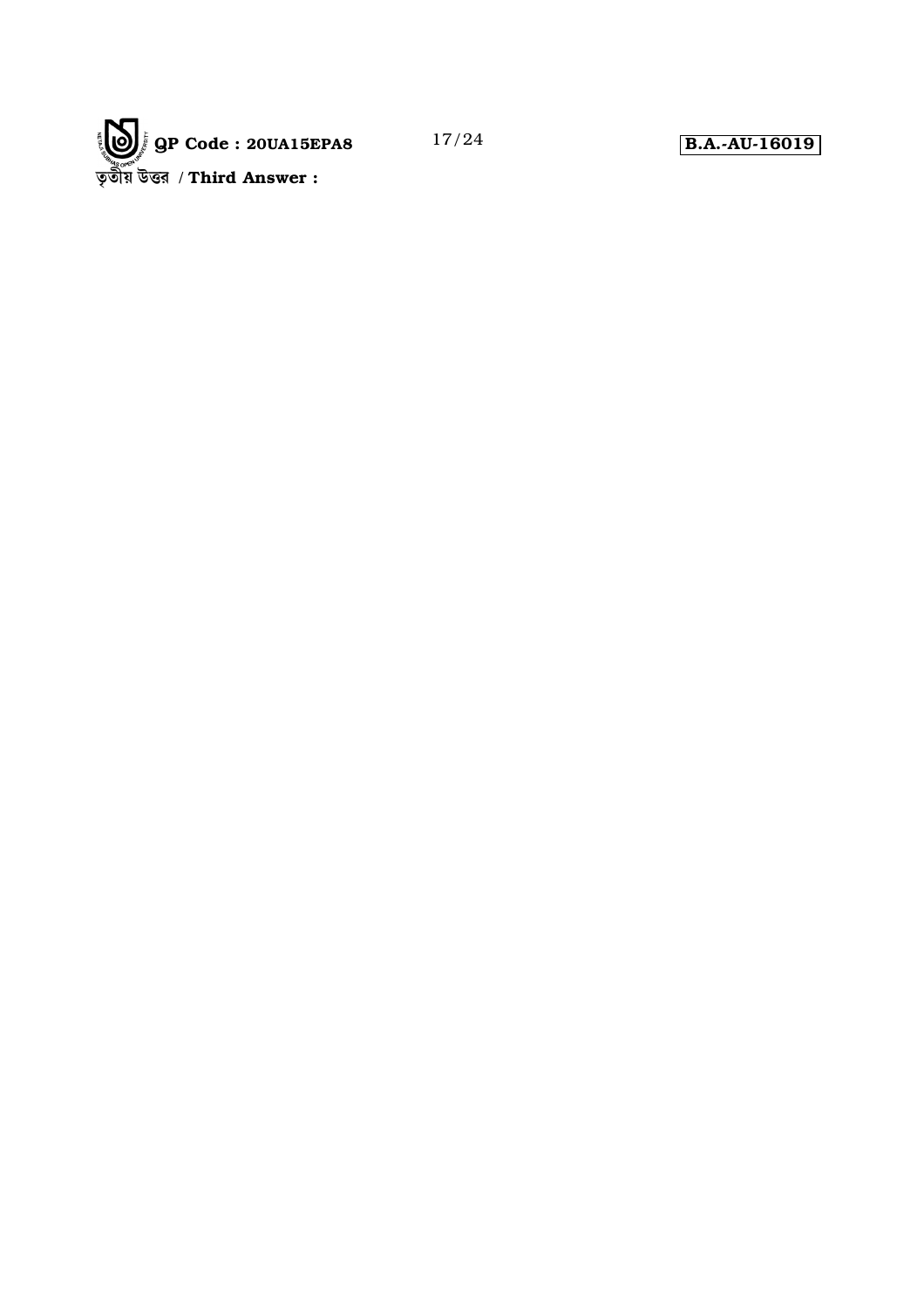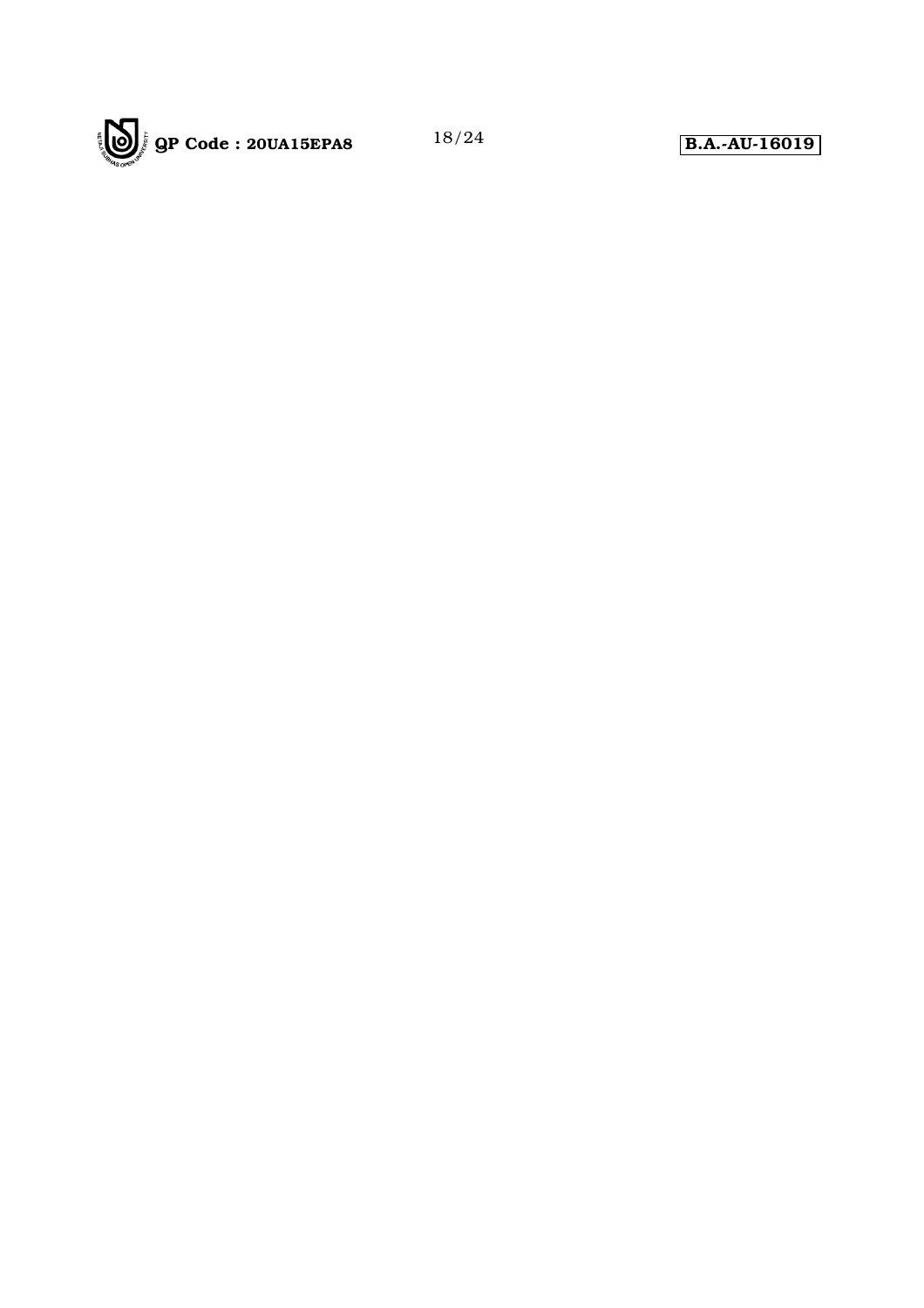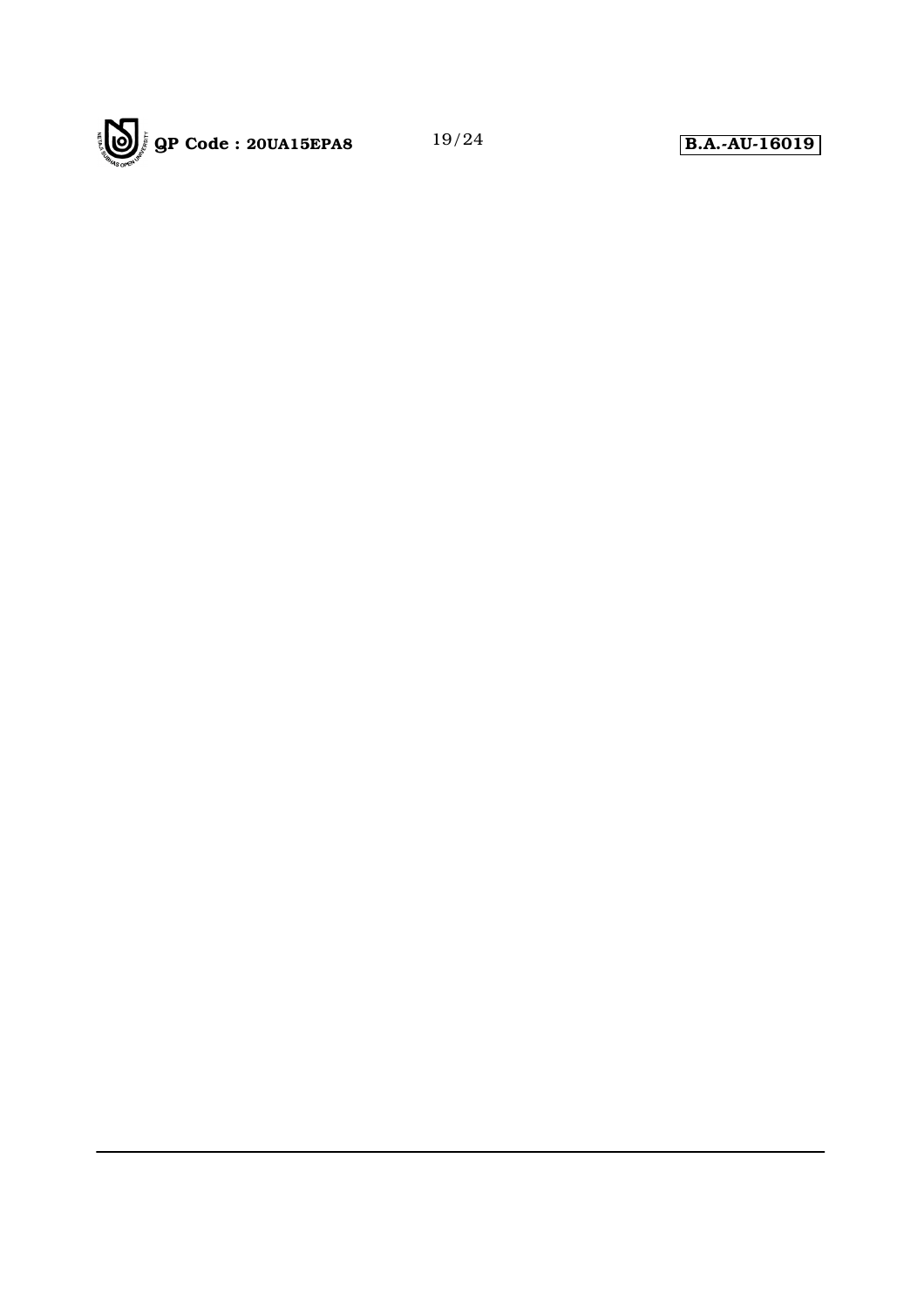$20/24$ 

**B.A.-AU-16019** 

 $6 \times 4 = 24$ 

যে-কোনো চারটি প্রশ্নের উত্তর দিন ঃ  $\mathcal{R}$ 

Answer any four questions :

QP Code: 20UA15EPA8

- প্রতিনিধিত্বমূলক গণতন্ত্র বলতে কী বোঝায় ?  $a)$ What does representative democracy mean?
- গণতান্ত্রিক বিকেন্দ্রীকরণের অর্থ কী ?  $b)$

What is the meaning of democratic decentralization?

ব্রিটিশ ভারতে মহিলাদের সামাজিক স্বার্থ রক্ষায় প্রণীত আইনসমূহ উল্লেখ করুন।  $\mathbf{c}$ )

Mention the different laws framed to protect the social interest of women in British India.

পৌর কৃত্যক সংস্থার কার্যাবলি আলোচনা করুন।  $\mathbf{d}$ 

Discuss the functions of the Municipal Service Commission.

পঞ্চায়েত সমিতির ক্ষমতা ও কার্যাবলি সম্পর্কে বিবৃত করুন।  $e)$ 

State on the powers and functions of the Panchayat Samity.

১৯৪৮ সালের মানবাধিকার সংক্রান্ত সার্বজনীন ঘোষণায় উল্লিখিত যে কোনো চারটি অধিকার সম্পর্কে  $\mathbf{f}$ লিখন।

Write about any four rights as mentioned in the Universal Declaration of Human Rights of 1948.

- 'নৰ্মদা বাঁচাও আন্দোলন'-এর উপর একটি টীকা লিখন।  $g$ )
- Write a note on 'Narmada Bachao Andolan'.
- পৌরসভা ও পৌরনিগমের পার্থকাগুলি উল্লেখ করুন।  $h)$

Mention the differences between Municipality and Municipal Corporation.

প্ৰথম উত্তৰ / First Answer :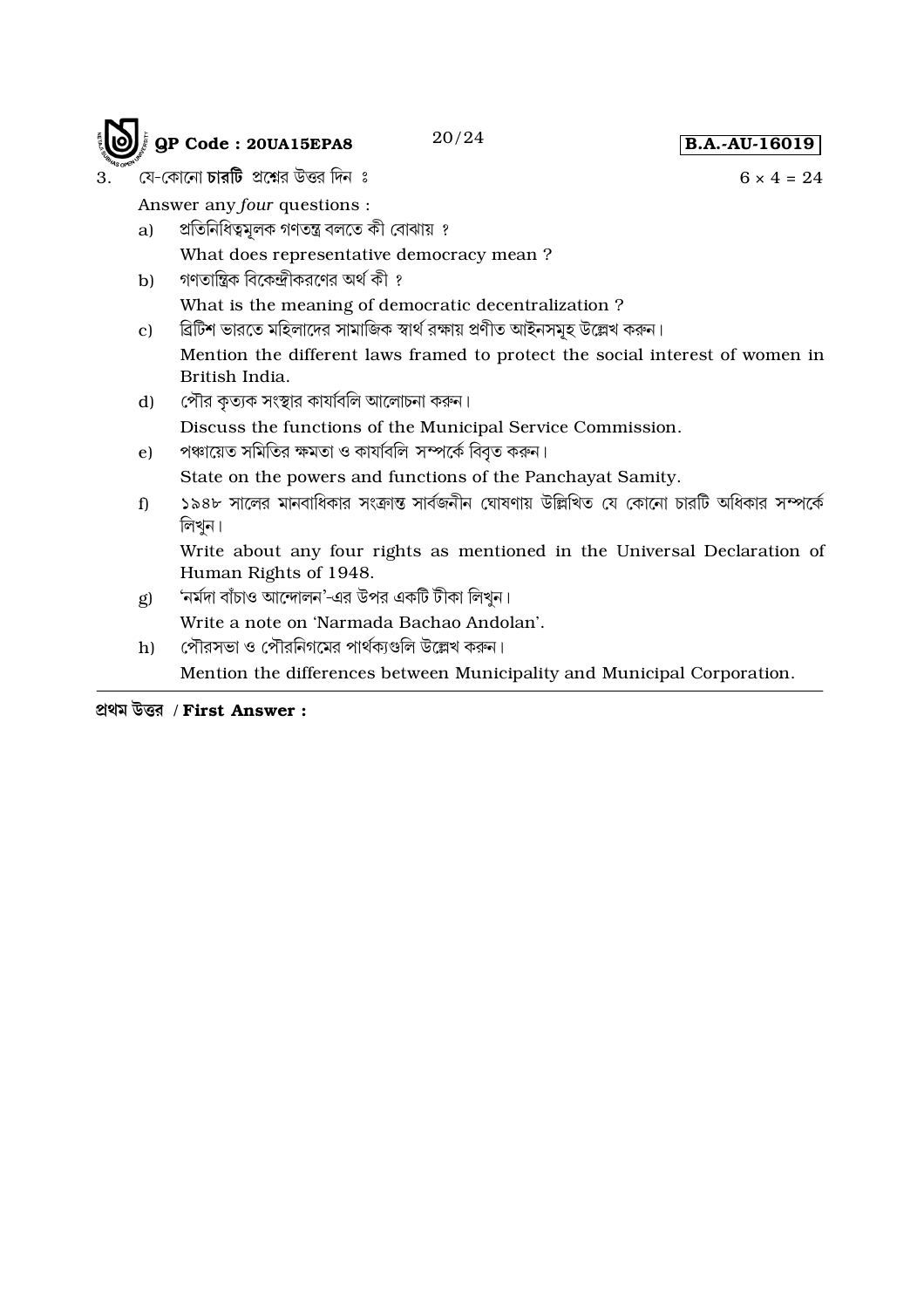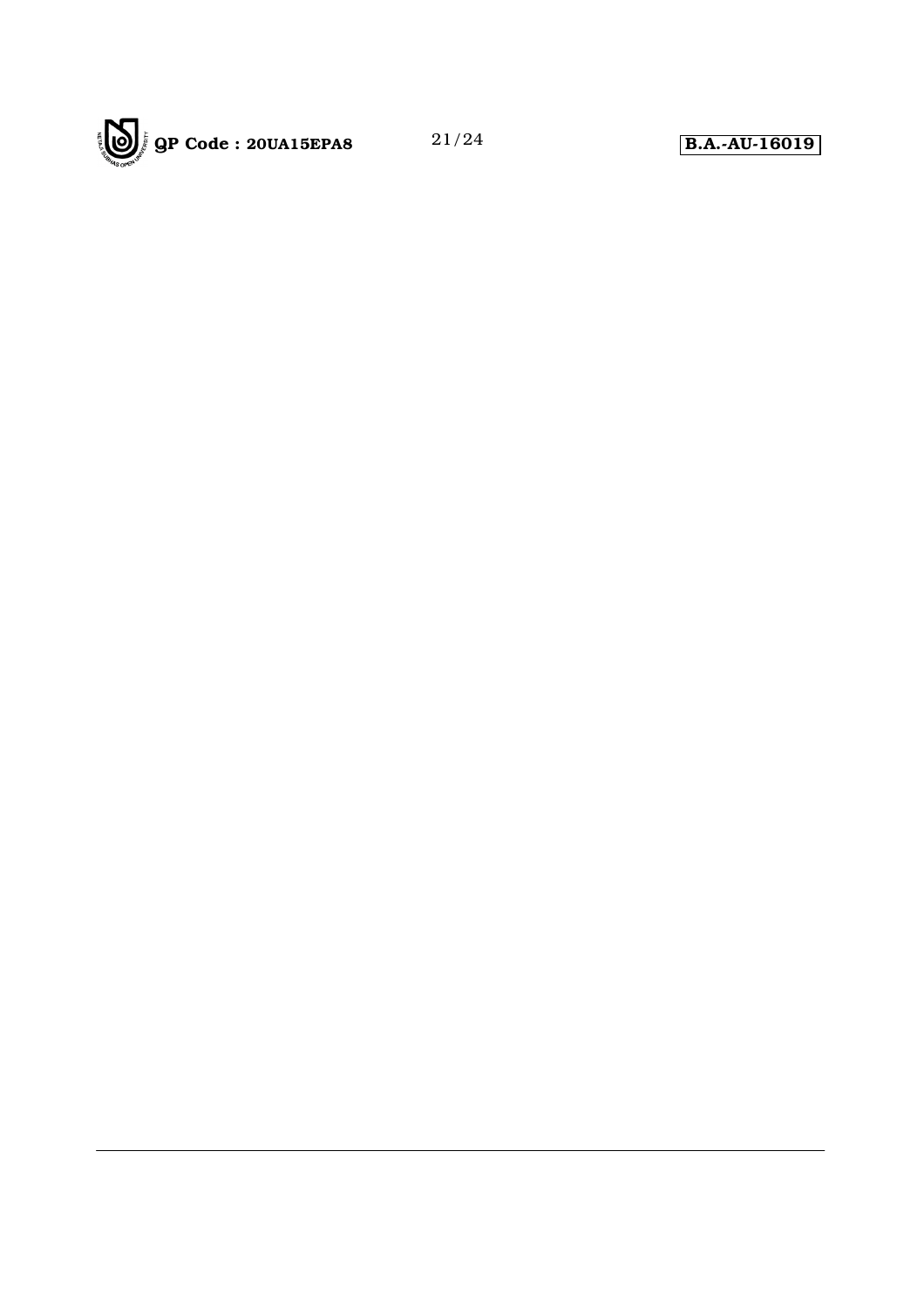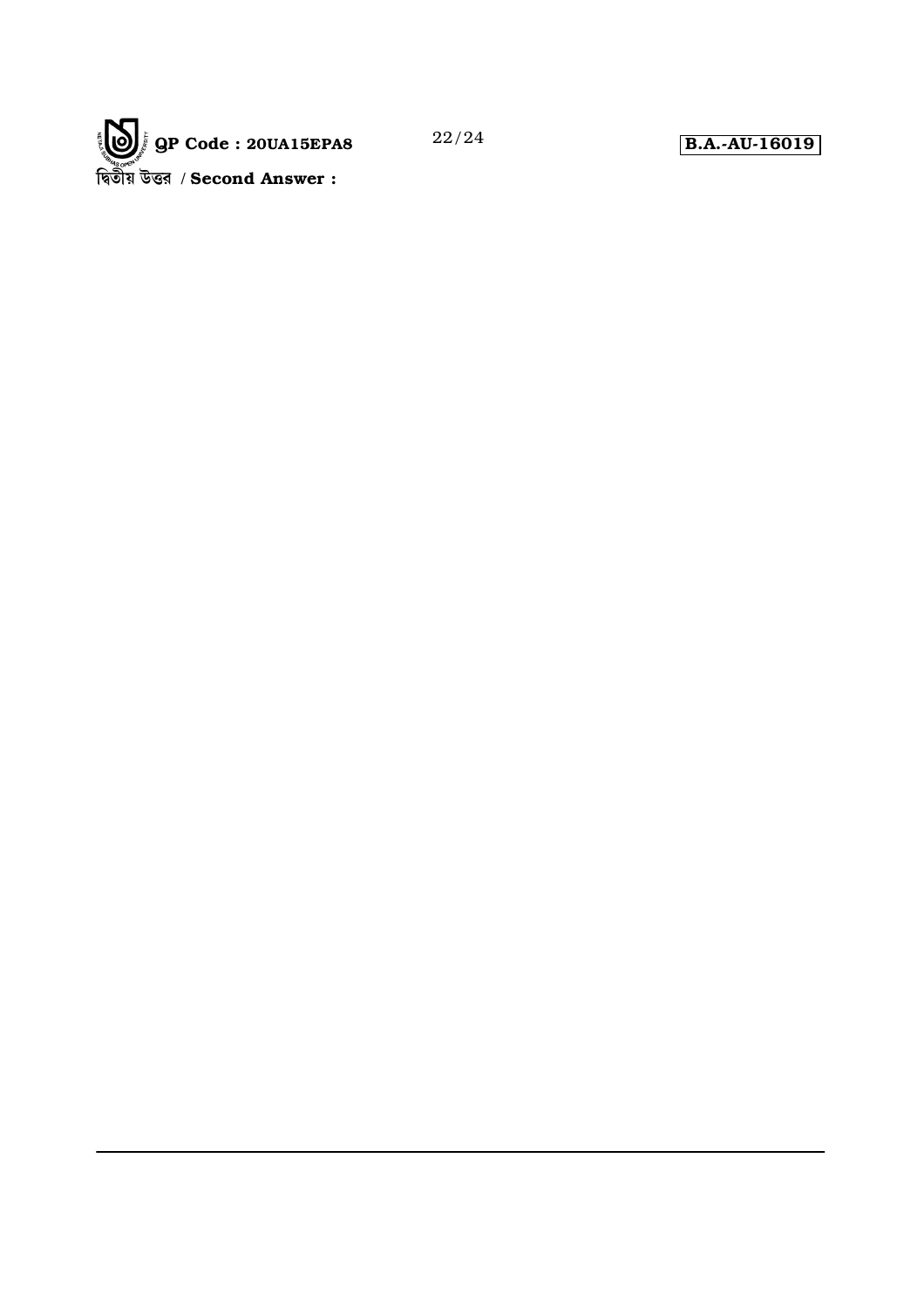